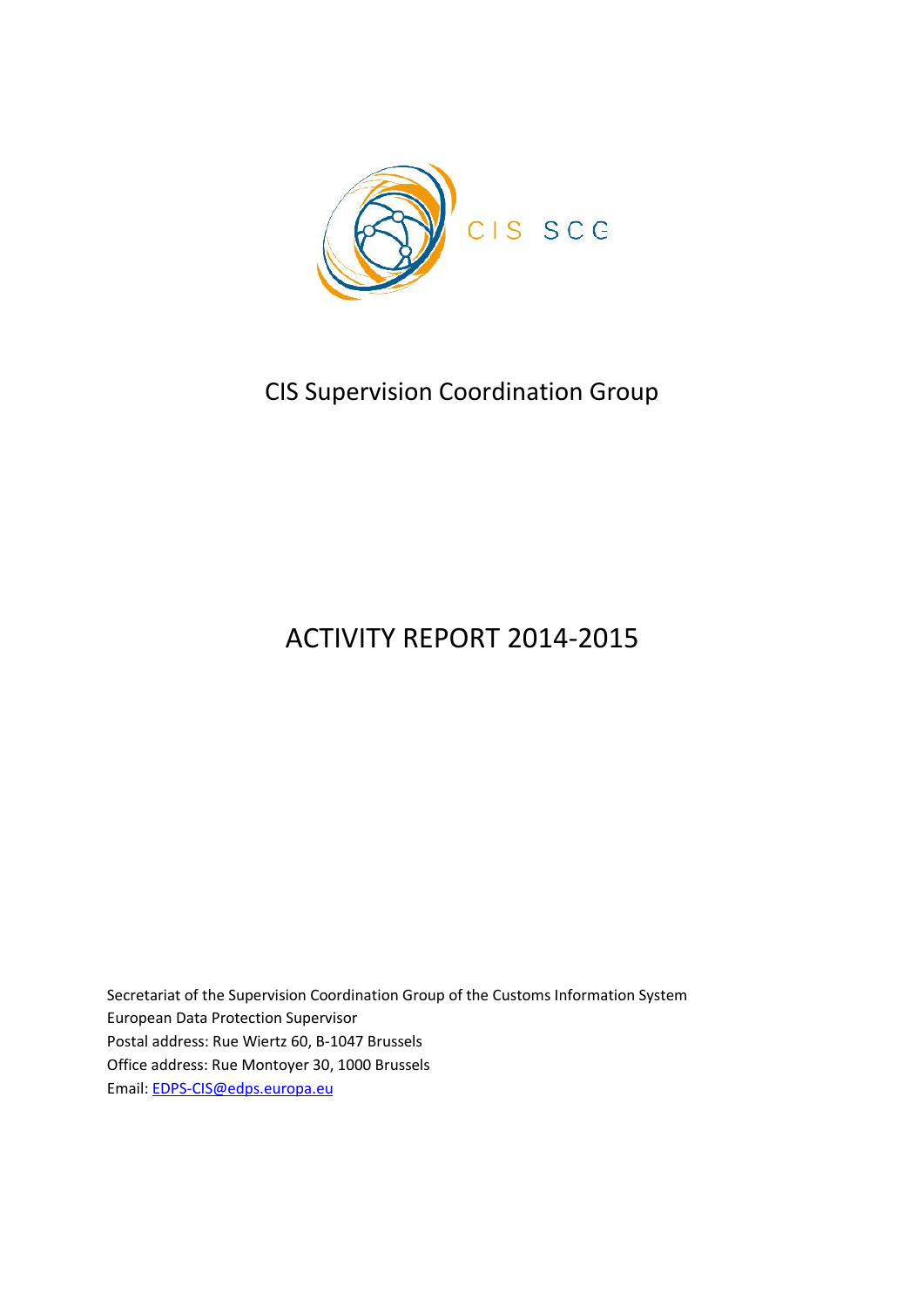# **Table of Contents**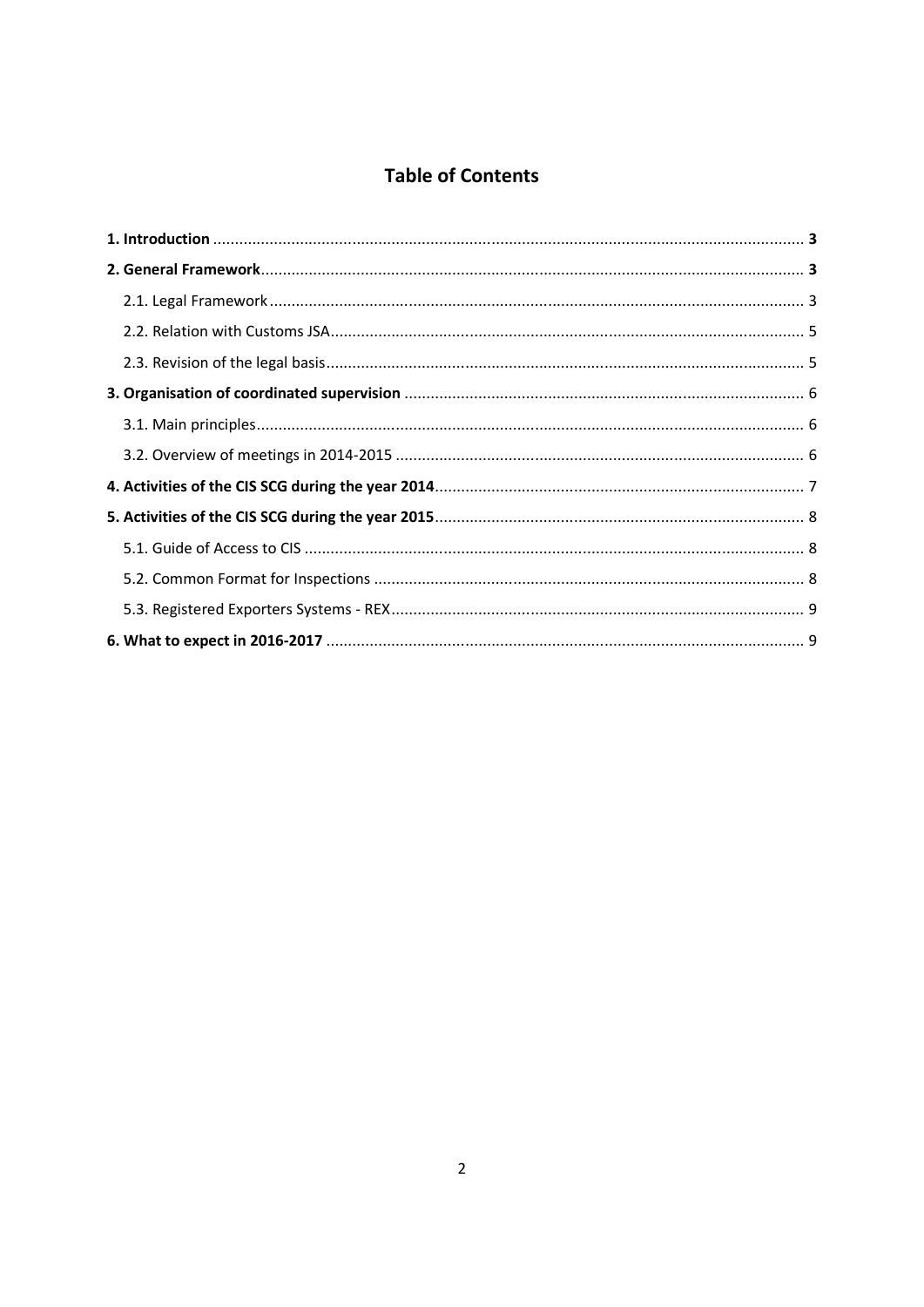# **1. Introduction**

The aim of the Customs Information System (CIS) is to create an alert system within the fight against fraud framework so as to enable any Member State entering data in the system to request another Member State to carry out sighting and reporting, discreet surveillance, a specific check or operational and strategic analysis.

For these purposes, the CIS stores information on commodities, means of transport, persons and companies and on goods and cash detained, seized or confiscated in order to assist in preventing, investigating and prosecuting actions which are in breach of customs and agricultural legislation (the former EU 'first pillar') or serious contraventions of national laws (the former EU 'third pillar'). The former 'first pillar' part is supervised by the CIS Supervision Coordination Group (SCG), while the latter 'third pillar' part is supervised by a Joint Supervisory Authority (JSA) composed of representatives of the national data protection authorities (DPAs).

The CIS SCG is set up as a platform in which the DPAs responsible for the supervision of the CIS in accordance with Regulation (EC) No 766/2008 - i.e. the EDPS and national DPAs -cooperate in line with their responsibilities in order to ensure coordinated supervision of the CIS.

The Coordination Group shall:

- examine implementation problems in connection with the CIS operations;
- examine difficulties experienced during checks by the supervisory authorities;
- examine difficulties of interpretation or application of the CIS Regulation;
- draw up recommendations for common solutions to existing problems;
- endeavour to enhance cooperation between the supervisory authorities.

This document reports on the activities of the CIS SCG during the years 2014 and 2015.

# **2. General Framework**

# **2.1. Legal Framework**

The  $CIS<sup>1</sup>$  was created to store information on commodities, means of transport, persons and companies, and in addition on goods and cash detained, seized or confiscated in order to assist in preventing, investigating and prosecuting actions which are in breach of customs and agricultural legislation or serious contraventions of national laws. The Customs Files Identification Database (FIDE) is a related database

<sup>&</sup>lt;sup>1</sup> The CIS is based on Regulation No 515/1997, OJ L 82, 22.3.1997, p. 1, as amended by Regulation No 766/2008, OJ L 218, 13.8.2008, p. 48 as well as on Council Decision No 2009/917/JHA, OJ L 323, 10.12.2009, p. 20.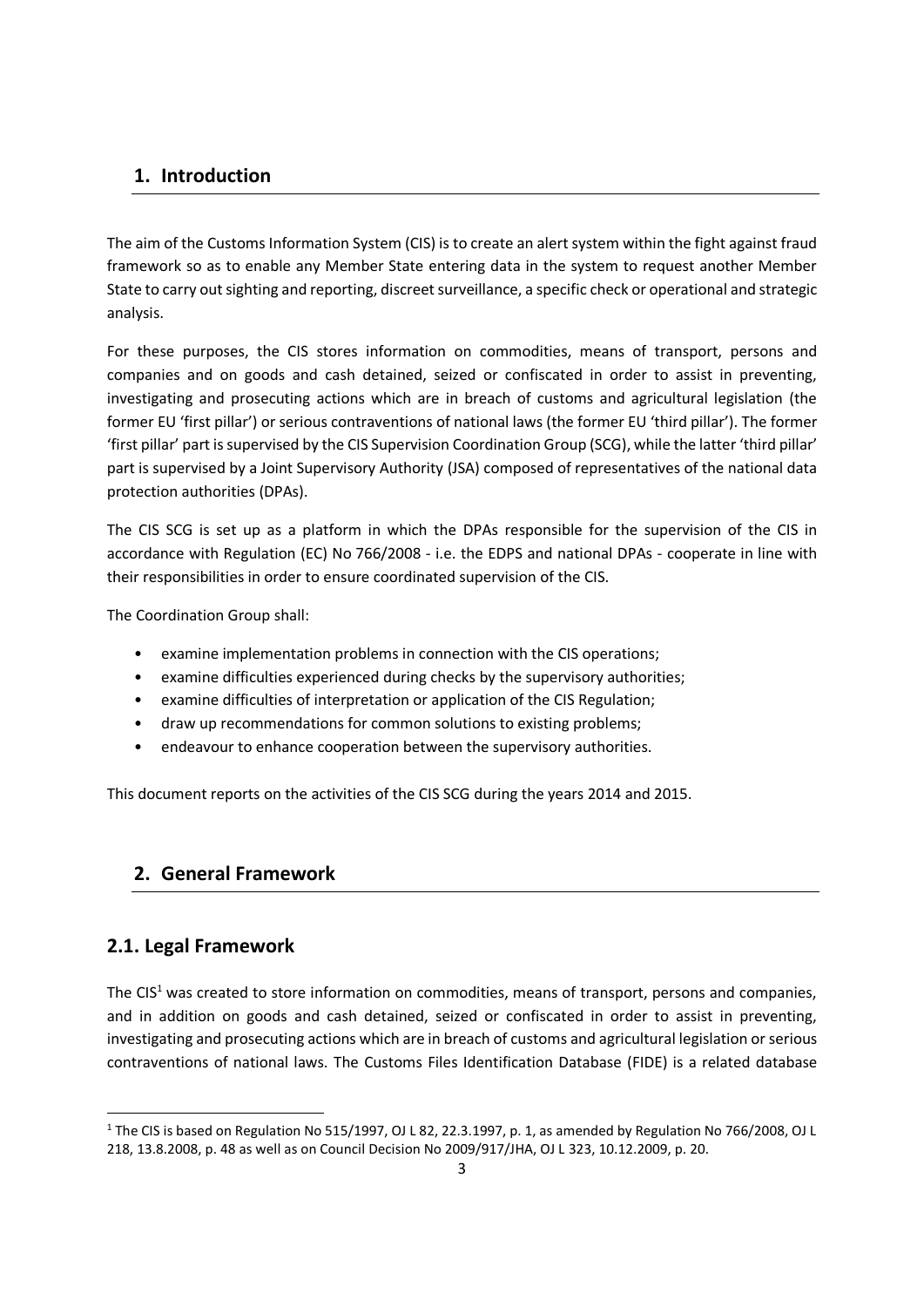storing information on legal and natural persons under investigation for breaches of customs legislation established under the same legal bases.

One special characteristic of CIS and FIDE is that they are based on a double legal basis. In addition to Council Regulation (EC) No 515/1997 governing CIS as it relates to customs and agricultural legislation ("CIS former 1<sup>st</sup> pillar"), Council Decision No 2009/917/JHA ("CIS former 3<sup>rd</sup> pillar") provides a separate legal basis in the former third pillar for the use of CIS in relation to serious contraventions of national laws, replacing the CIS Convention.

The aim of the CIS is to create an alert system in the framework of the fight against customs fraud and breaches of certain other laws by enabling the Member State which enters data into the system to request another Member State to carry out one of the following actions:

- sighting and reporting,
- discreet surveillance,
- a specific check,
- operational and strategic analysis.

The CIS can contain a range of data on suspects, such as names, addresses, numbers of identity documents, description of physical characteristics, warnings (armed, violent, escaping) and the reasons for inclusion in the database.

Since 2008, Regulation 515/1997 also includes a legal framework for the FIDE, which enables the national authorities responsible for carrying out customs investigations on persons or businesses to identify competent authorities of other Member States which are investigating or have investigated the same persons or businesses in order to coordinate their investigations. This database stores only basic information on investigations (such as reference, start date and the status of the investigation), investigating authorities (names and contacts) and persons or companies under investigation.

The functionalities of CIS and FIDE under the two legal bases are identical; the difference is to which kind of (suspected) breaches entries relate: CIS former 1<sup>st</sup> pillar contains entries on (suspected) breaches of Union customs and agricultural legislation<sup>2</sup>, while CIS former 3<sup>rd</sup> pillar contains entries on (suspected) certain other serious breaches of national laws.<sup>3</sup>

As regards supervision, Article 37 of Regulation 515/1997, as amended by Regulation 766/2008, sets out the legal framework for CIS former  $1<sup>st</sup>$  pillar. National DPAs are responsible for supervising that the processing of personal data in CIS by national authorities does not violate data subjects' rights in accordance with the respective national legislation. The European Data Protection Supervisor (EDPS) in turn shall supervise compliance of the Commission's processing operations with Regulation (EC) 45/2001. Article 37(4) establishes that the EDPS shall –at least once a year– convene a meeting with the national DPAs competent for the supervision of the CIS. This provision is the basis for the work of the CIS SCG.

<sup>2</sup> See Article 2 of Regulation No 515/1997.

<sup>&</sup>lt;sup>3</sup> See the list in Article 2(1) of Council Decision 2009/917/JHA. Examples include drug trafficking and arms sales.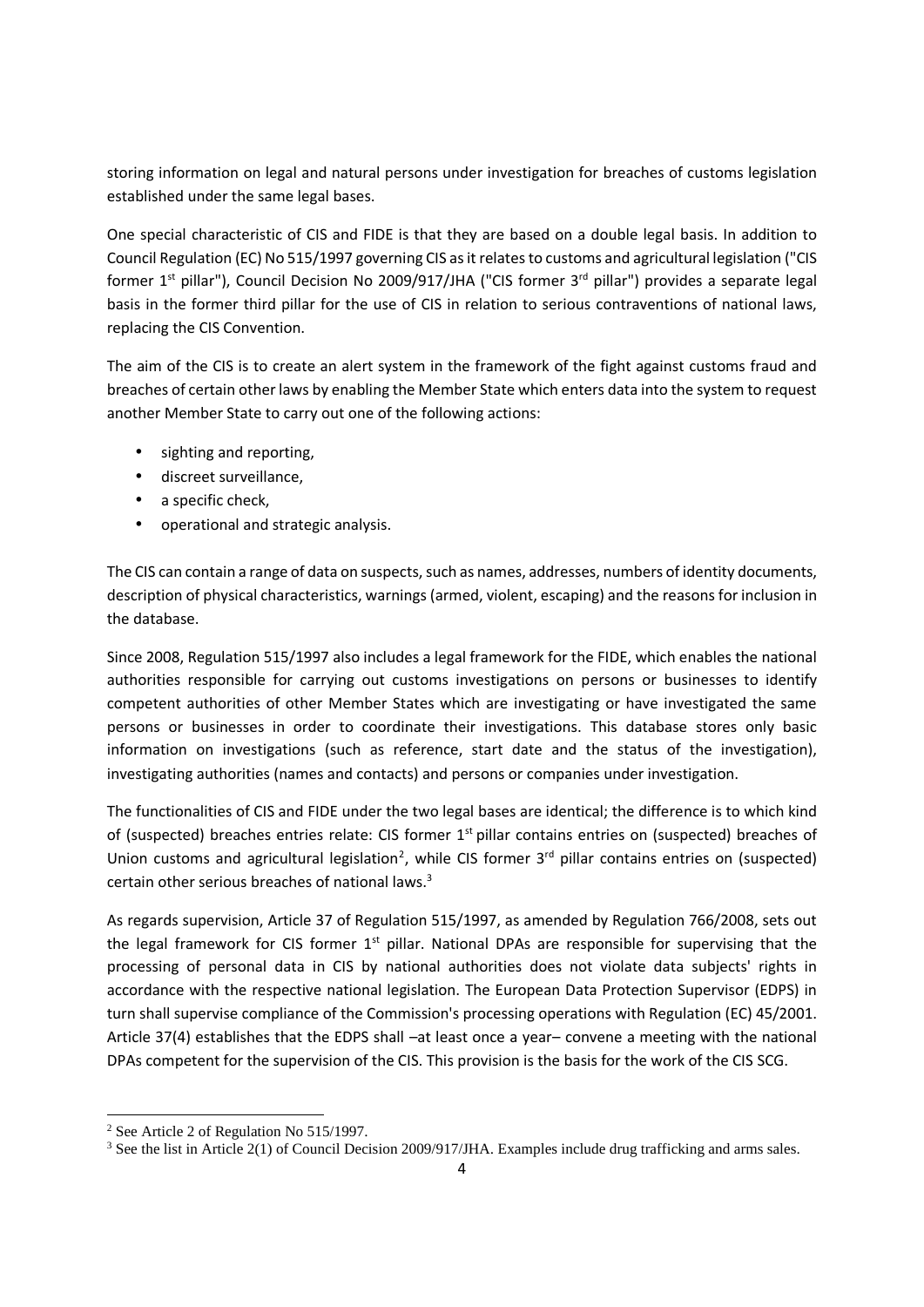As the provisions on FIDE do not contain specific rules on supervision and data protection, the general rules for CIS apply, in accordance with Article 41a (1).

The supervision regime for CIS former  $3<sup>rd</sup>$  pillar is different. Under this legal basis, Article 26(1) of the Council Decision states that the EDPS shall supervise the activities of the Commission regarding the CIS. Article 25 sets up a Joint Supervisory Authority ("Customs JSA"), consisting of two representatives of each national DPA, with a secretariat provided by Council staff.

This means that there are two forums for the coordinated supervision of the CIS and FIDE, the CIS SCG and the Customs JSA. The relationship and working arrangements between the two will be described in the next section.

# **2.2. Relationship with Customs JSA**

As outlined above, the CIS is based on a double legal basis. While the EDPS, national DPAs and the CIS SCG are competent for the system under Council Regulation (EC) 515/1997, under Council Decision 2009/917/JHA, the EDPS is competent for supervising the Commission's activities regarding CIS, but he is not a member of the Customs JSA, which supervises the system.

Article 26 (2) establishes that the JSA and the EDPS shall cooperate, each acting within their own competences. To this end, both groups shall meet at least once a year (Article 26(3)). Because the members of both groups are largely identical – with the exception of the EDPS and the respective secretariats–, the meetings of the CIS SCG – to which the secretariat of the Customs JSA is always invited – are at the same time considered to also be the meeting of the EDPS with the Customs JSA. The other way around, the EDPS is invited to parts of the Customs JSA meetings as observer.

Close cooperation between the Customs JSA and the CIS SCG is essential. While CIS former 1st pillar and CIS former  $3^{rd}$  pillar are legally and technically separated, their functionalities are identical, meaning that any issues needing supervisory attention are likely to occur in both databases. Additionally, from the users' perspective, there is no visible difference between CIS former 1<sup>st</sup> pillar and CIS former 3<sup>rd</sup> pillar.

# **2.3. Revision of the legal basis**

On 25 November 2013, the Commission published a Proposal for a Regulation of the European Parliament and of the Council amending Regulation (EC) No 515/97 of 13 March 1997 on mutual assistance between the administrative authorities of the Member States and cooperation between the latter and the Commission to ensure the correct application of the law on customs and agricultural matters. The EDPS had provided informal comments on this proposal and issued an opinion in 2014.<sup>4</sup>

Aims of the published proposal include simplifying the legal instrument, integrating the various parts of the IT system and streamlining data protection rules. In terms of additional functions, it introduces the

<sup>4</sup> https://secure.edps.europa.eu/EDPSWEB/webdav/site/mySite/shared/Documents/Consultation/Opinions/2014/14- 03-11 agriculutural matters ex sum EN.pdf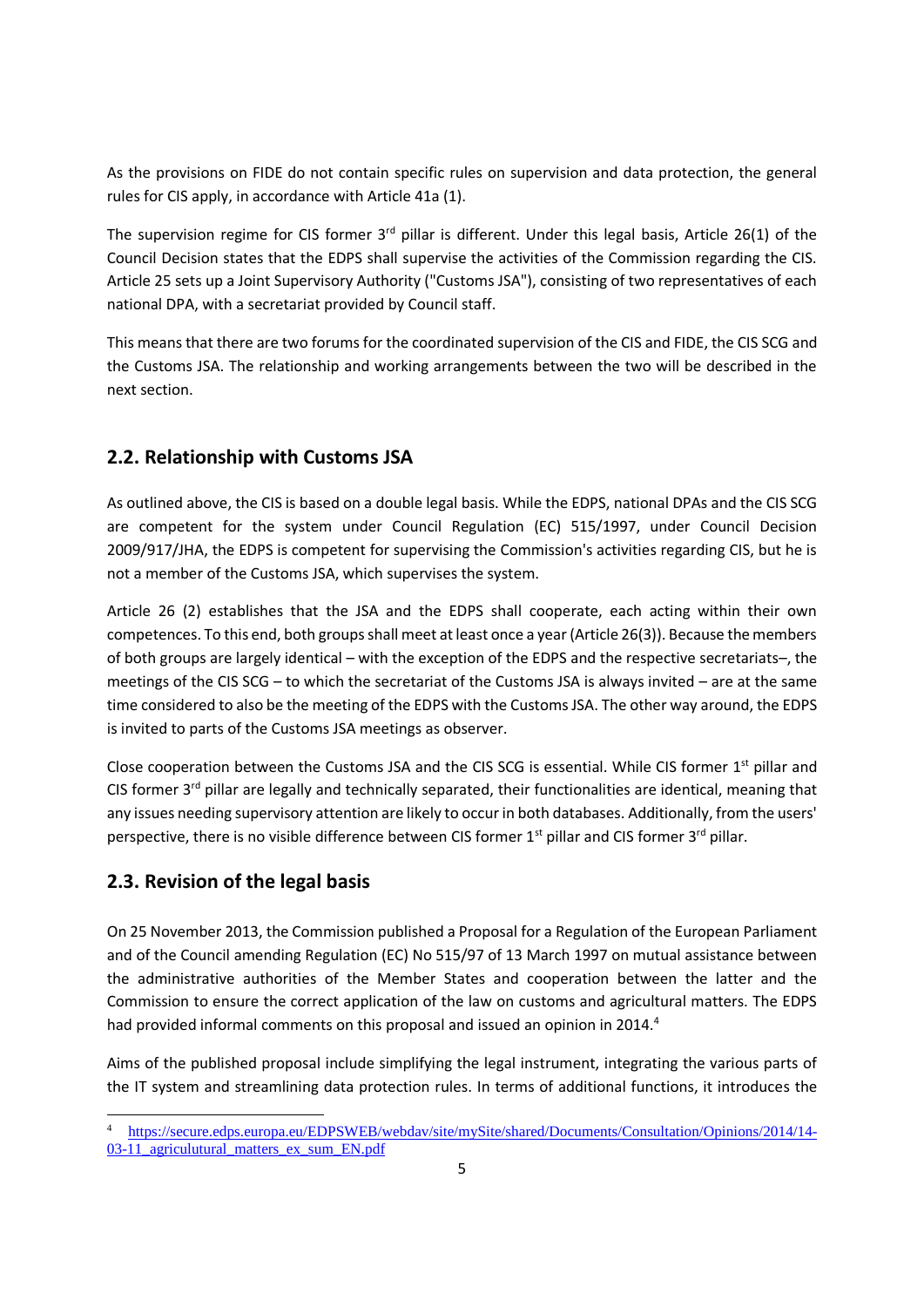possibility to restrict the visibility of a case to certain Member States. The proposal also addressesfinancing aspects of customs operations.

# **3. Organisation of coordinated supervision**

#### **3.1. Main principles**

According to the legal basis, meetings must take place at least once a year. It is standing practice to organise two meetings per year.

In the meetings, the DPAs of all EU Member States are represented, as well as the EDPS, who also provides the secretariat for the Group, and the Data Protection Secretariat of the Council, which provides the secretariat for the Customs JSA. As the members of the Group and the Customs JSA are largely identical, these meeting also serve as meetings between the EDPS and the Customs JSA, as foreseen in Article 26 (3) of Council Decision 2009/917/JHA.

Documents to be discussed are usually prepared by a rapporteur from the Group or the secretariat; where appropriate, the secretariat of the Customs JSA can also be involved. Setting priorities for the work of the Group is the prerogative of the Members.

# **3.2. Overview of meetings in 2014-2015**

This is the third activity report of the CIS SCG. It covers the fifth and sixth years of existence of the Group and outlines its activities during the years 2014 and 2015.

In 2014, the CIS SCG held two meetings in Brussels, the first one in June (17/06/2014) and the second one in December (10/12/2014).

In the June meeting, it was announced that the group, in cooperation with the Customs JSA, adopted the activity report for the preceding two years (2012-2013) under written procedure. As the vice-chair Gregor König left the Austrian DPA, a new vice-chair from the Polish DPA, Piotr Drobek was elected. Information was given about two inspections: the first one is an inspection of the CIS (and FIDE) carried out by EDPS at the European Anti-Fraud Office (OLAF) premises, and the second one is a national investigation carried out by the Irish DPA on CIS. Following the discussion on the draft Guide of Access on data subjects' rights, the members gave an update on their latest national experiences. The members discussed the Work Programme 2014-2015 with a view to adoption.

In the December meeting, the EDPS informed the group that his inspection report containing specific recommendations following the on-the-spot inspection of the CIS and FIDE carried out at OLAF premises was adopted. Then, an OLAF representative presented the 2013 AFIS Business Report and the latest developments. Following the discussion about the draft Guide of Access, the Vice-Chair suggested to work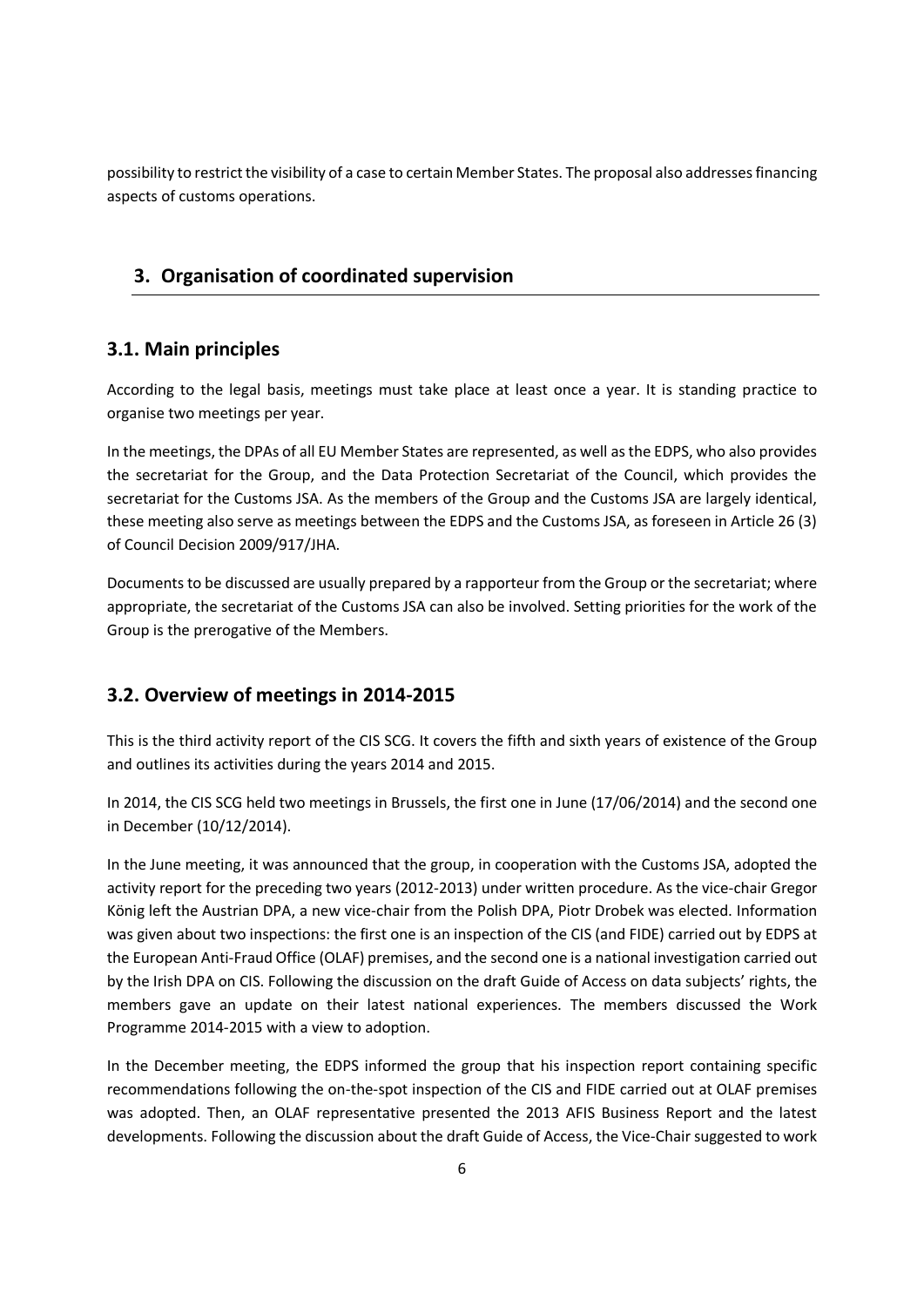on a draft common inspection plan of the AFIS security policy. The Group agreed to invite all Members to provide their suggestions on the approach to take on a Common Format for Inspections based on their national experiences.

In 2015, the CIS supervision coordination Group held also two meetings in Brussels: in June (04/06/2015) and in December (11/12/2015).

In the June meeting, the EDPS gave a follow-up of his on-the-spot inspection at OLAF. Then EDPS also provided information on the future Registered Exporters System (REX), a modernized system of certification of origin based on a principle of self-certification by exporters. The Group agreed that the Guide of Access to CIS should be adopted by the end of June under written procedure. Following the discussion about the common inspection plan of the AFIS security policy, the Czech DPA volunteered to be the rapporteur of the Common Format for Inspection. The Group agreed that all members should provide input based on their national experience. The Group agreed to postpone the election of the Chair and Vice- Chair to the December meeting.

In the December meeting, an election was held by means of a secret ballot and the representative of the Polish DPA, Piotr Drobek was unanimously elected as Chair. The election of a new Vice-Chair was postponed. OLAF gave a presentation on the recent developments regarding the CIS, namely the changes brought to Regulation (EC) 515/1997<sup>5</sup> by Regulation (EU) 1525/2015. As follow-up to the inspection held at OLAF premises, the EDPS informed about a recent letter addressed to OLAF with the last remaining recommendations left to be implemented. DG TAXUD gave a presentation on the future REX. The Group decided to extend the period of the Work Programme 2014-2015 until the end of 2016. Following the adoption of the Guide of Access to CIS, the Group agreed to continue investigating common inspection plan of the AFIS security policy. The draft of the Common Format for Inspecting the CIS was presented by the rapporteur and opened for comments.

# **4. Activities of the CIS SCG during the year 2014**

Two inspections were carried out, one by the EDPS at OLAF and one by the Irish DPA. The inspection of the EDPS at OLAF premises ended up with recommendations. The Irish DPA presented the results of their national inspection on CIS. The scope of the inspection was to examine the types of personal data held in the CIS, how the system receives the data, how the data is processed, any complaints about the system in relation to data protection and physical and technical security.

OLAF representative presented the 2013 AFIS Business Report and the latest developments. He gave detailed statistics on the use of CIS and updated the Group on the recent changes made to the AFIS framework. OLAF representative informed the Group that the Information Security Policy was adopted in October 2014 and that several Information Security Activities, such as workshops, have been and will be

<sup>5</sup> Council Regulation (EC) No 515/97 of 13 March 1997 on mutual assistance between the administrative authorities of the Member States and cooperation between the latter and the Commission to ensure the correct application of the law on customs and agricultural matters, OJ L 82, 22.3.1997, p. 1.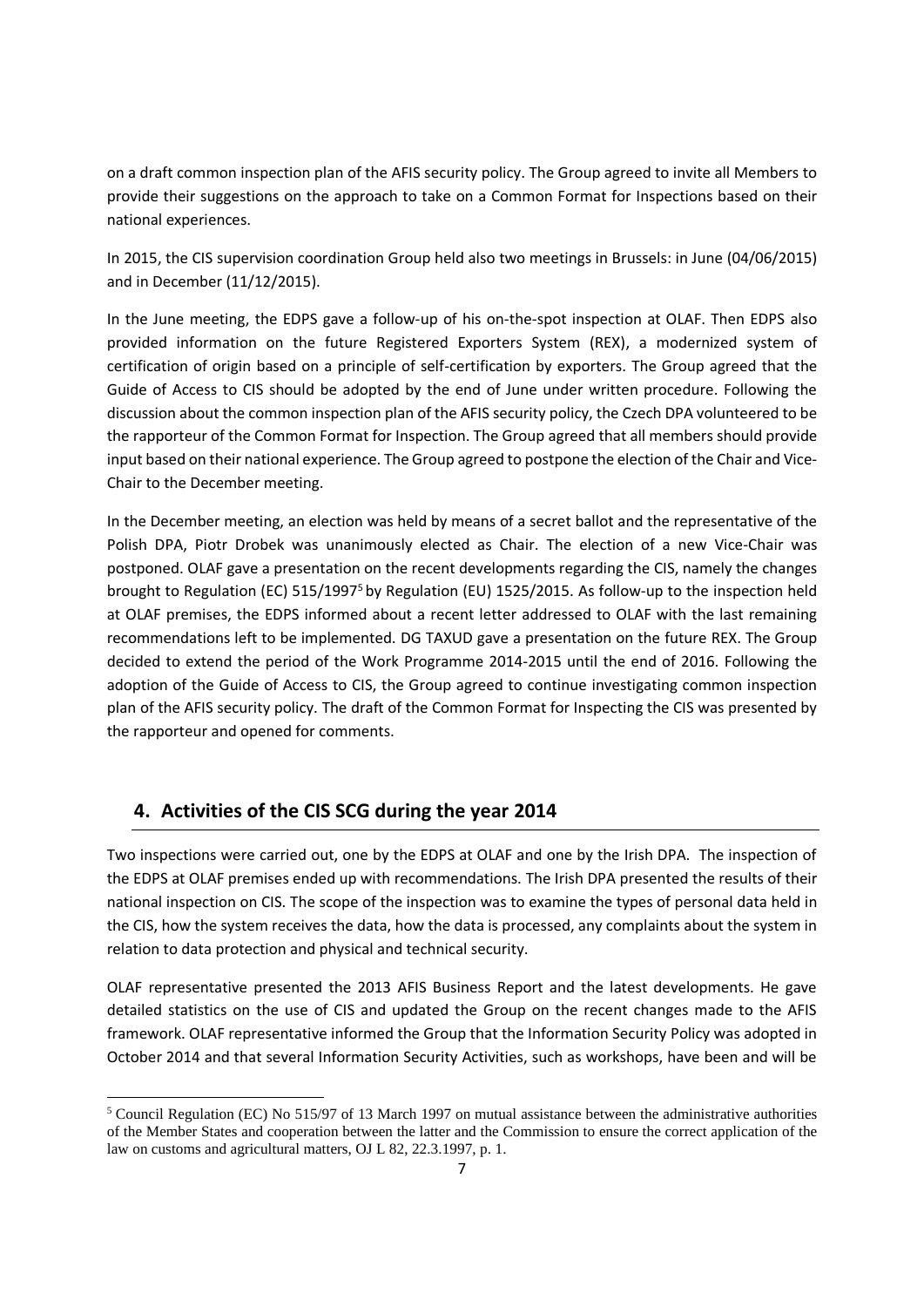organised to improve awareness of AFIS liaison officers on the Security Policy and to give them further guidance on their role.

The Group had a first discussion on the Guide of Access to CIS. It was agreed that the work already done in other systems such as SIS II or FRA Reports on fundamental rights has to be taken into account, the focus should be on the data subject's rights, how to ensure a better communication and to pay attention to those countries that did not implemented Decision 2009/917/JHA in the drafting process. This is to be done in a document easy to be understood by staff applying the Regulation and the data subject's rights.

The Work Programme 2014-2015 focusing on the existing rules and questioning the CIS level of use and way forward was adopted.

The Group agreed to carry out a Common Format for Inspections. All Members were invited to provide their suggestions on the approach to take on a Common Format for Inspections based on their national experiences.

# **5. Activities of the CIS SCG during the year 2015**

#### **5.1. Guide of Access to CIS**

The CIS SCG adopted a Guide of Access to CIS at the December meeting 2015. The Guide describes the modalities for exercising the data subjects' rights in relation with the CIS. Persons whose personal data are collected, held or otherwise processed in the CIS -data subjects- are entitled to rights of access subject to strict limitations, correction of inaccurate data and deletion of unlawfully stored data.

The Guide falls into three sections: a description of the CIS, a summary of the rights granted to the individuals whose data is processed in the CIS and a description of the procedure for exercising the right of access in each of the countries concerned.

#### **5.2. Common Format for Inspections**

The CIS SCG started the preparatory work to draft Common Format for Inspecting the CIS. The Group agreed that this document should take into account the work done in parallel by other SCGs, in particular in the SCG for the Schengen Information System II. The Czech DPA was appointed as rapporteur and presented a Draft Discussion Paper on a Common Format for Inspecting the CIS in December 2015. All Members were then invited to comment on the draft and to send further input based on their own national experience. The Draft Discussion Paper will also be shared with the CIS JSA for their input.